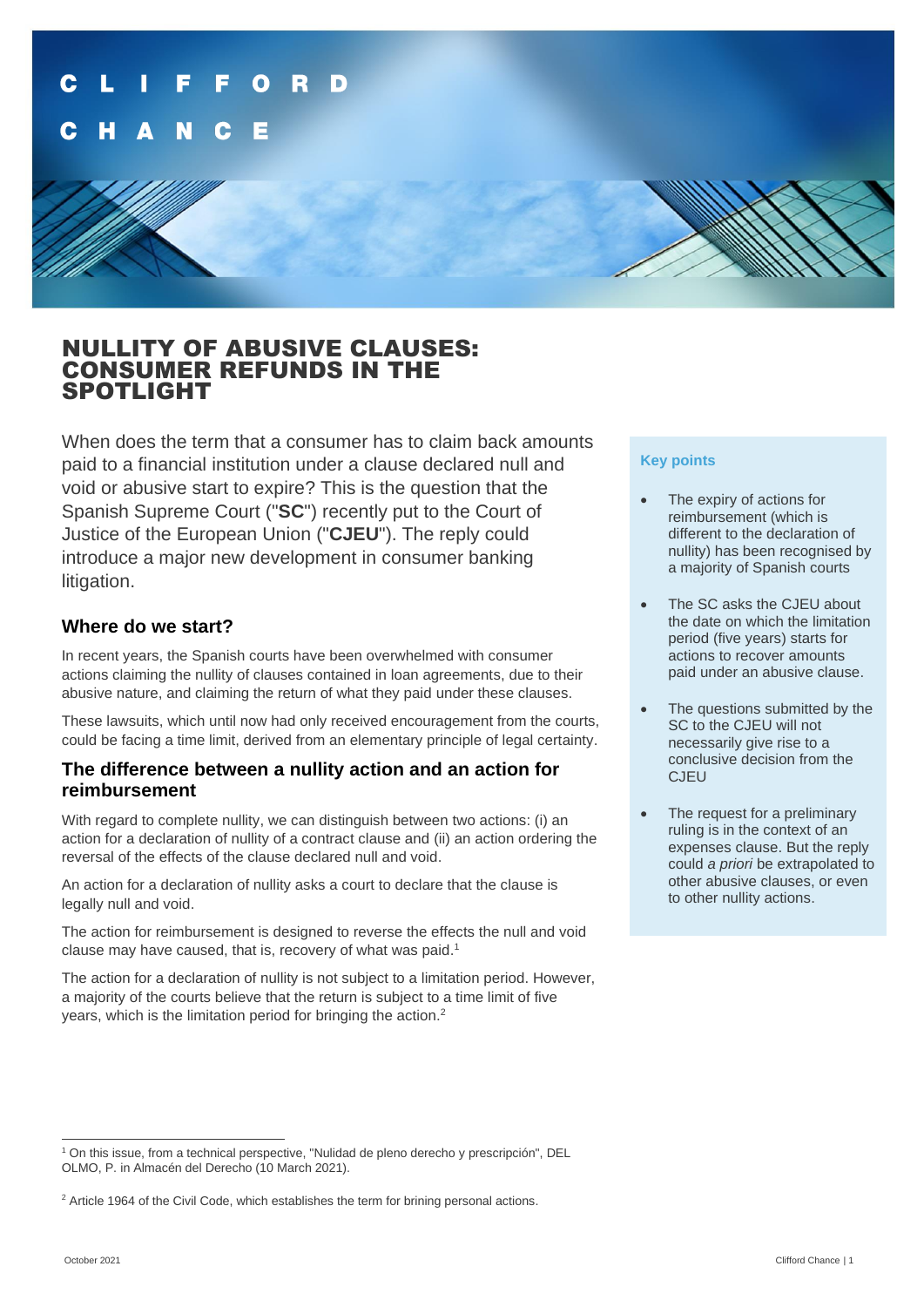# **IFFORD**

# C H A N C E

#### **Effects of this doctrine in terms of abusive clauses**

If the action for reimbursement is subject to a limitation period, there is a possibility that the judicial recognition of the nullity of a null and void clause will not be accompanied by a refund of the amounts paid under the clause to the consumer.

As a result, if the action for reimbursement -which seeks the refund of amounts paid by the consumer- had expired when the claim was filed, the Court could declare the clause null and void, but would not be able to oblige the bank to return what it received by virtue of the same.

### **What do the Spanish courts say about it?**

Although there are exceptions, the majority of the Provincial Courts have recognised the difference between the expiry of an action for nullity and the expiry of action for reimbursement.

But the practical scope of this judicial doctrine depends above all on the moment when the term for bringing the action begins to expire, that is, the "*dies a quo"* of the limitation period, of five years.

Leaving aside the "negationist" stance, which conflates the action for reimbursement and the action for nullity (i.e., implying that the action for reimbursement never expires, as the action for nullity does not expire), which the SC and CJEU seem to have settled, the courts have adopted three approaches:

- Those that maintain that the period begins to expire as of the final judgment declaring the nullity of a specific clause.
- Those that argue that the period begins to expire the moment the payments were made by the consumer.
- Those that believe that the period starts when a higher authority (the Supreme Court or CJEU) establishes its case-law doctrine regarding the nullity of the clause.

The first stance violates the principle of legal certainty, as it is comparable to the "negationist" position: if the consumer does not have a deadline for bringing a declaratory action -because it cannot expire-, and the action for reimbursement remains an option for five years after the declaratory action, it would not expire either. The consumer would only lose the chance to sue in the (highly unlikely) event of the nullity action being filed first and then the action for reimbursement coming after five years had passed. This is absurd; the logical thing is for both actions to be brought at the same time.

The second, radically opposing position would favour the financial institutions as it would imply neutralising the possibility of the return of payments made by consumers prior to 2016, unless the claim was filed before then.

The third approach seems to be the one preferred by the Supreme Court and the CJEU.

#### **The request for a preliminary ruling referred to the CJEU**

The CJEU has, in a variety of judgments (for example, those of 9 and 16 July 2020 and 10 June 2021) recognised the distinction between a nullity action and an action for reimbursement. The former does not have a limitation period (by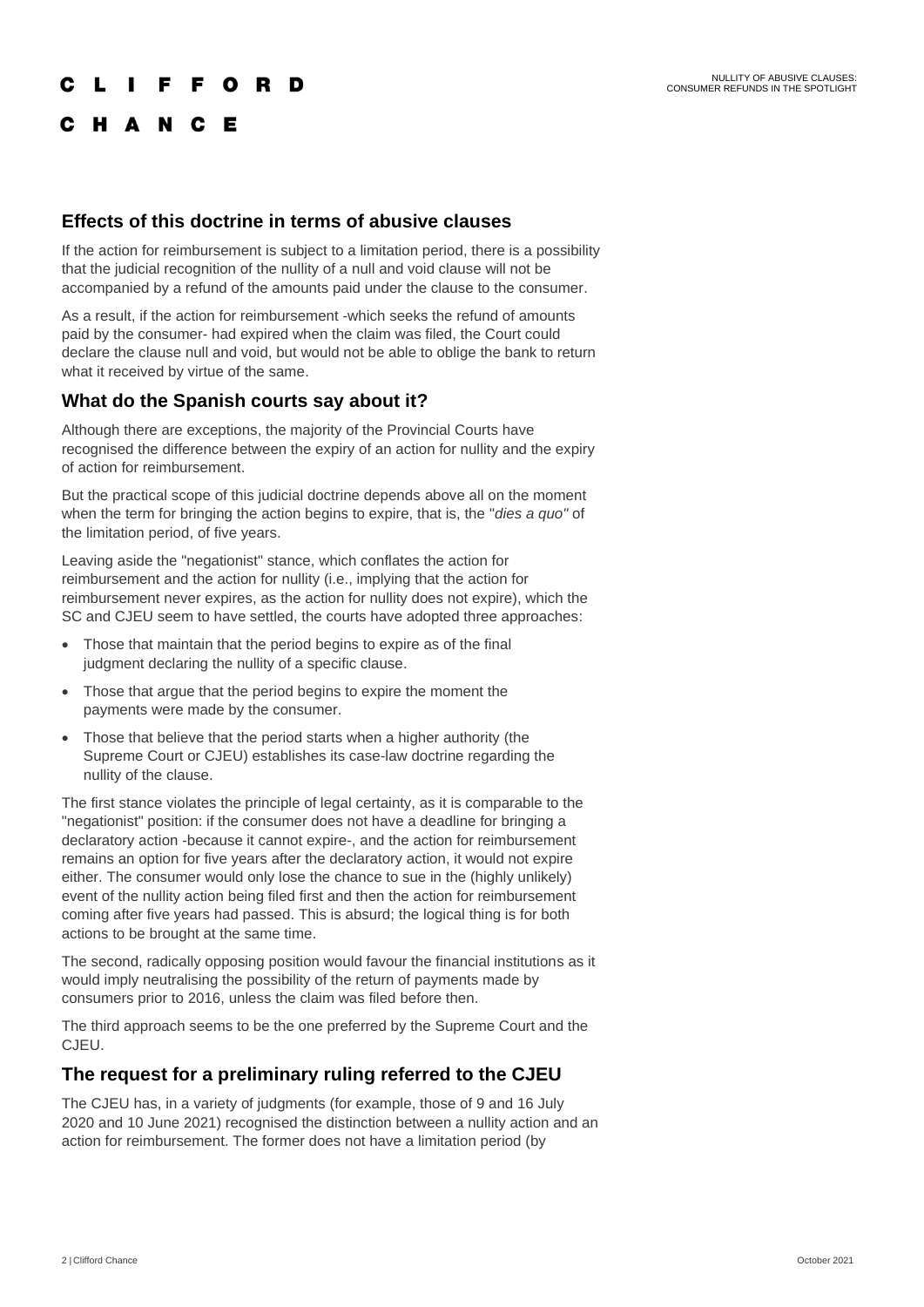#### F F O R D п. C H A N C E

definition). The second is subject to the term established by the different Member States, which cannot contravene the principle of effectiveness $3$ .

However, we are still unaware as to when the limitation period for the action for reimbursement starts.

On 22 July 2021, the SC referred a request for a preliminary ruling on this issue to the CJEU.

The starting point for the SC ruling was that it is not contrary to EU law to establish a limitation period for an action for reimbursement. This conclusion was based on precedents issued by the CJEU in this area and it assumed it to be a settled matter.

The SC also rules out the limitation period being understood to start running down on the date the agreement is concluded or on the date on which the undue payments were made (pro-financial institution approach).

Consequently, there are two possible interpretations:

- That the start date of the limitation period is that of the judgment declaring the nullity of a clause ("pro-consumer approach"). The Court itself questions this solution, indicating that it could contravene the principle of legal certainty, because it would mean actions for reimbursement never expire.
- That the start date is determined by the judgments of the SC or, alternatively, the CJEU, who establish case-law doctrine on the issue (in that case, it would be the doctrine on the economic consequences of the nullity of the expenses and taxes clauses).

Even though the SC notes that the average consumer will not necessarily be aware of the SC or CJEU case law, it seems to opt for this alternative. If this is the case, the action for reimbursement (which will normally be filed with an action seeking a declaration of nullity) would have to be filed within five years of the corresponding judgment.

# **The limited purview of the CJEU decision**

The scope that the CJEU has to resolve a request for a preliminary ruling is limited. It can (and should) only reply to the questions put to it, on the basis of EU law, and which are the following:

- Whether it is contrary to EU law to leave the period for bringing an action for reimbursement open indefinitely (as the limitation of the action is determined by the need for a declaration in an action that is not subject to a limitation period). However, this may be a trick question, because such an interpretation would never be contrary to EU law on consumer protection; if anything, it would contravene the principle of legal certainty.
- Whether it is contrary to EU law to establish that the limitation period for the action for reimbursement starts on the date the case-law doctrine on nullity is set, as this is the moment at which the consumer would be in a position to sue. In that case, it also asks the CJEU what doctrine should be taken into account in the specific case of the expenses clause: that of the SC or that of the CJEU.

<sup>3</sup> The CJEU judgment of 9 July 2020 found that it was contrary to EU law for national legislation to establish a three-year limitation period starting on the date of termination of the agreement. It established that at that point, the consumer was not necessarily in a position to bring the action.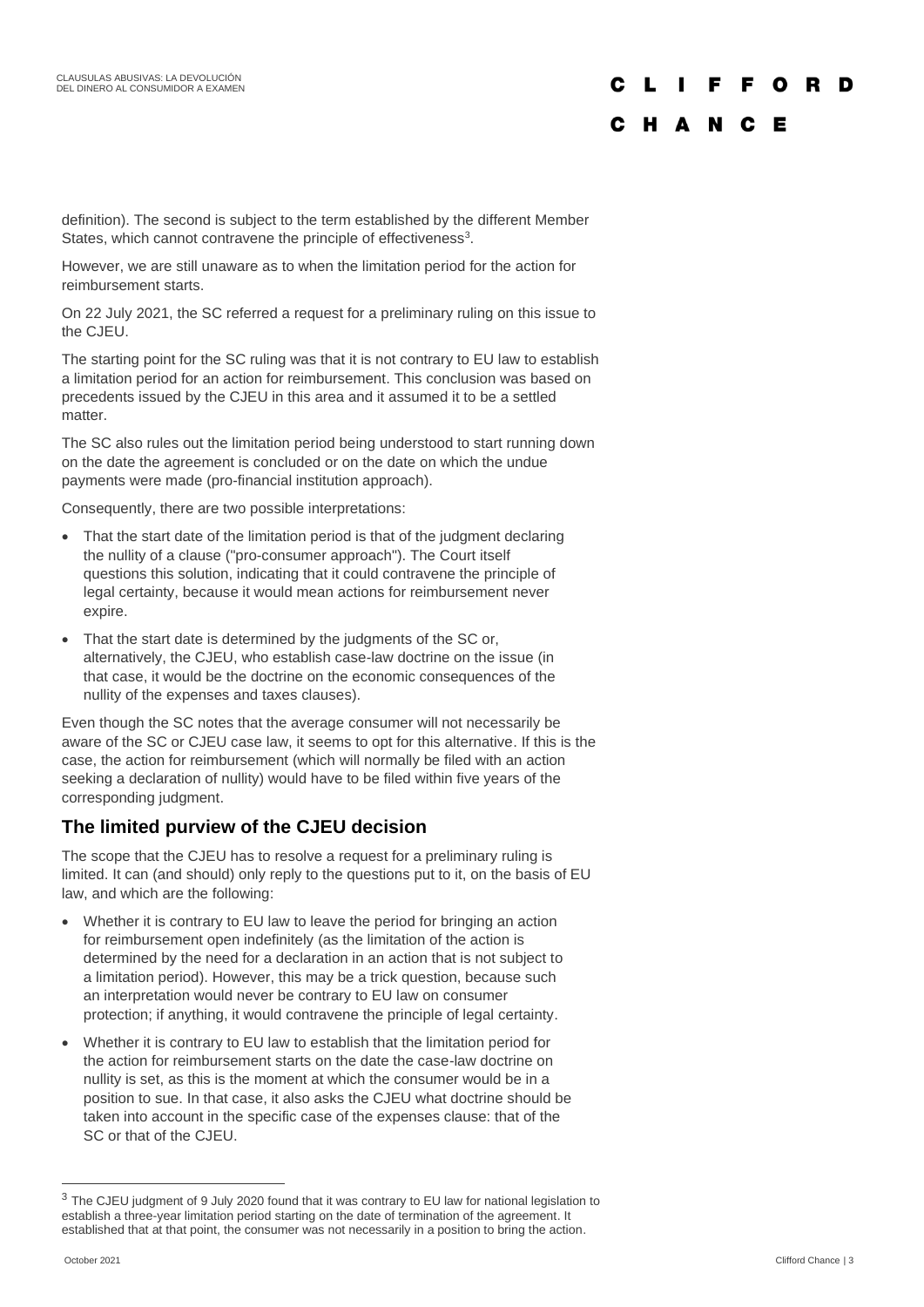#### **IFFORD**  $\mathbf{I}$

# C H A N C E

If the CJEU finds that EU law **does not prevent** a court finding that the action for reimbursement can be brought as of the moment the case-law doctrine of the nullity of a clause is established, it is more than likely that it will take time to identify the relevant judgment in this regard.

In that case, the SC would have to complete the analysis and clarify at what point that doctrine was established - whether it was by virtue of the SC judgment of 10 January 2019, or at some other. It would make no sense, after having posed the question in the manner we have seen, for the SC to retrace its footsteps and declare that the consumer was not in a position to bring the action when the doctrine is established.

Nonetheless, there is also the possibility that the CJEU will interpret that it is **contrary** to EU law to place the start of the term for bringing action on the date the case-law doctrine on the same is set, in view of the fact that the average consumer will not be aware of the evolution of case law.

If this is the case, we would be back to square one and be dragged toward the action not being subject to a limitation period, something that -lest we forget- had already been rejected by both courts (SC and CJEU).

## **Scope of the CJEU ruling**

The request for a preliminary ruling has been issued in the context of an expenses clause. But the reply of the CJEU (and the subsequent development of this doctrine by the SC) could be extrapolated to other abusive clauses that generate the obligation to reimburse amounts. A priori, it would also be applicable to other nullity scenarios, such as usurious loans.